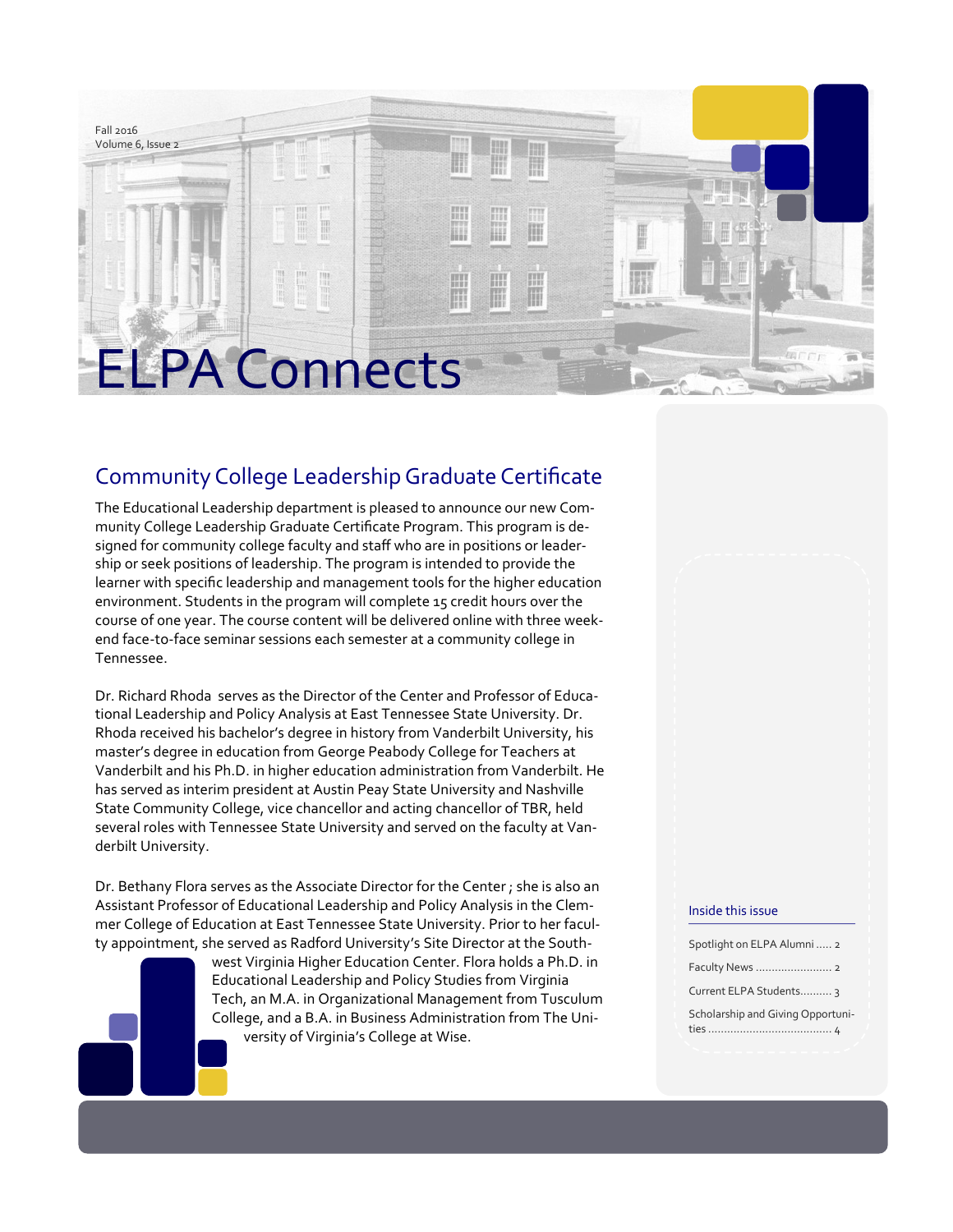# *Spotlight on ELPA Alumni*

#### Dr. Richard Bales Announces Retirement

This summer, Dr. Richard Bales, current Superintendent of Johnson City School, announced his retirement effective at the end of the 2016-2017 school year. after serving in this capacity for 12 years. We wish him luck in his new endeavors and congratulate him on his retirement!

#### Faculty News

**Dr. Stephanie Tweed** has accepted the position of Instructional Design Coordinator at ETSU.

**Dr. Rich Rhoda** has been named Interim Dean of the Clemmer College of Education.





Dr. Nancy Dishner, Ed.D. 1984 ELPA Graduate President and CEO Niswonger Foundation



Dr. Gary Lilly Ed.D. 2004 SCOL Concentration Director of Schools Bristol, TN City Schools



Dr. Ginger Christian, Ed.D. 2011 ADMN Concentration Principal, Anderson Elementary Bristol, TN City Schools





Dr. Viki Kirk, Ed.D. 2003 ADMN Concentration Chief Academic Officer Tennessee Department of Education



Dr. Richard Bales, Ed.D. 2004 SCOL Concentration Superintendent of Schools Johnson City Schools



Dr. Janice Irvin, Ed.D. 2013 SCOL Concentration Principal, Kennedy Elementary Kingsport City Schools

Dr. M. David Linville, Ed.D. 2015 PPSL Concentration Asst Dean /Director of Operations Quillen College of Medicine, ETSU

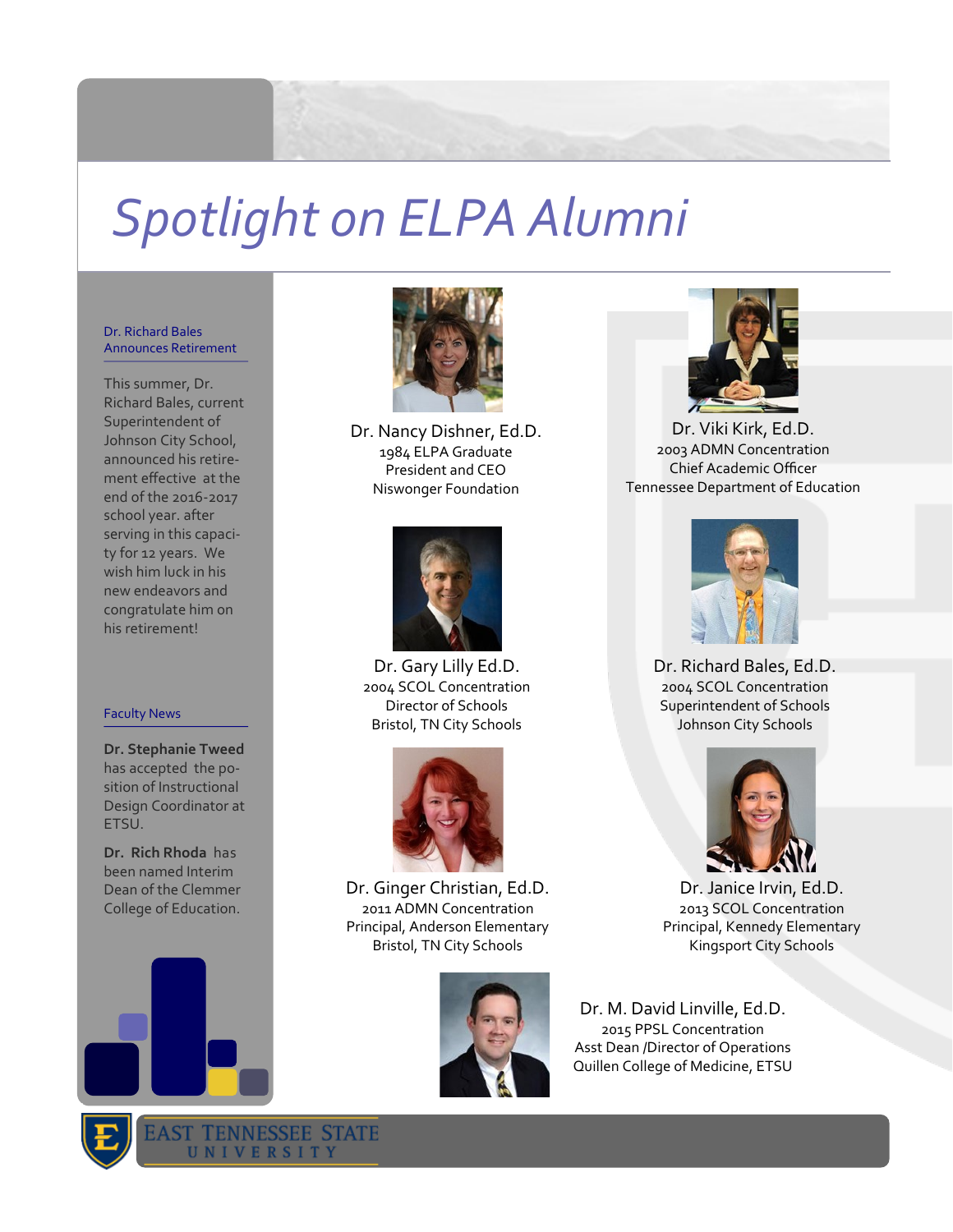

## *Spotlight on Current ELPA Students*



Jason Vance Fall 2016 SCOL Director, Loudon County Schools TN Superintendent of the Year Nominee



Derek Voiles SCOL Ed. D. Student Lincoln Heights Middle School Tennessee Teacher of the Year



Kala Perkins PPSL Ed. D. Student Assistant Director of Academic Assessment Virginia Tech

Ms. Ruletta Hughes 2013 M.Ed. ADMN SCOL Ed. D. Student Principal Kennedy Elementary Asheville City Schools



Ariane Day SCOL Ed. D. Student Assistant Director ETSU's University School

## Community College Leadership Graduate Certificate

#### *Continued from page 1*

This years' cohort had their first seminar on October 7th and 8th at Volunteer State Community College. The speakers for the event were as follows: Dr. Brian Noland, President of East Tennessee State University, Dr. Jerry Faulkner, President of Volunteer State Community College, Dr. Janice Gilliam, President of Northeast State Community College, Dr. Chris Whaley, President of Roane State Community College, Dr. Richard Rhoda, Director of the Center for Community College Leadership, Bethany Flora, Associate Director of the Center for Community College Leadership, Emily House, Tennessee Higher Education Commission Executive Director, David Gregory, Tennessee Board of Regents Acting Chancellor, Dr. Kenyatte Lovett, Executive Director of Complete Tennessee, Warren Nichols, Vice Chancellor of Community Colleges for the Tennessee Board of Regents and Owen Driskill, Director of Marketing and Public Relations at Roane State Community College.



Dr. Richard Rhoda Director, Center for Community College Leadership



Dr. Bethany Flora Associate Director, Center for Community College Leadership